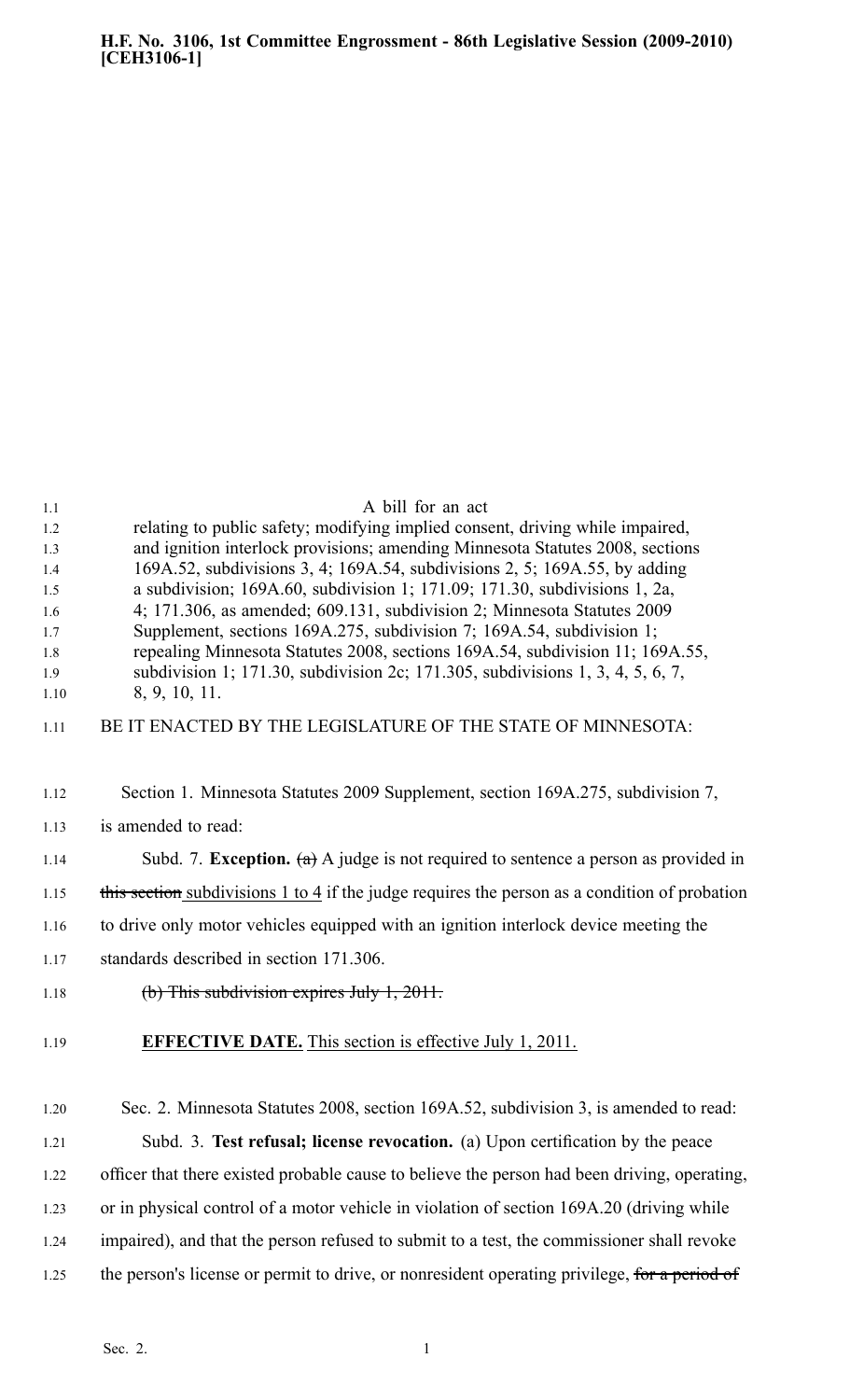| 2.1  | one year even if a test was obtained pursuant to this section after the person refused to     |
|------|-----------------------------------------------------------------------------------------------|
| 2.2  | submit to testing. The commissioner shall revoke the license, permit, or nonresident          |
| 2.3  | operating privilege:                                                                          |
| 2.4  | (1) for a person with no qualified prior impaired driving incidents within the past ten       |
| 2.5  | years, for a period of not less than one year;                                                |
| 2.6  | (2) for a person under the age of 21 years and with no qualified prior impaired               |
| 2.7  | driving incidents within the past ten years, for a period of not less than one year;          |
| 2.8  | (3) for a person with one qualified prior impaired driving incident within the past           |
| 2.9  | ten years, or two qualified prior impaired driving incidents, for a period of not less than   |
| 2.10 | two years;                                                                                    |
| 2.11 | (4) for a person with two qualified prior impaired driving incidents within the past          |
| 2.12 | ten years, or three qualified prior impaired driving incidents, for a period of not less than |
| 2.13 | three years;                                                                                  |
| 2.14 | (5) for a person with three qualified prior impaired driving incidents within the past        |
| 2.15 | ten years, for a period of not less than four years; or                                       |
| 2.16 | (6) for a person with four or more qualified prior impaired driving incidents, for a          |
| 2.17 | period of not less than six years.                                                            |
| 2.18 | (b) Upon certification by the peace officer that there existed probable cause to              |
| 2.19 | believe the person had been driving, operating, or in physical control of a commercial        |
| 2.20 | motor vehicle with the presence of any alcohol in violation of section 169A.20 (driving       |
| 2.21 | while impaired), and that the person refused to submit to a test, the commissioner shall      |
| 2.22 | disqualify the person from operating a commercial motor vehicle and shall revoke the          |
| 2.23 | person's license or permit to drive or nonresident operating privilege according to the       |
| 2.24 | federal regulations adopted by reference in section 171.165, subdivision 2.                   |
|      |                                                                                               |

## 2.25 **EFFECTIVE DATE.** This section is effective July 1, 2011.

2.26 Sec. 3. Minnesota Statutes 2008, section 169A.52, subdivision 4, is amended to read: 2.27 Subd. 4. **Test failure; license revocation.** (a) Upon certification by the peace 2.28 officer that there existed probable cause to believe the person had been driving, operating, 2.29 or in physical control of <sup>a</sup> motor vehicle in violation of section 169A.20 (driving 2.30 while impaired) and that the person submitted to <sup>a</sup> test and the test results indicate an 2.31 alcohol concentration of 0.08 or more or the presence of <sup>a</sup> controlled substance listed in 2.32 schedule I or II or its metabolite, other than marijuana or tetrahydrocannabinols, then 2.33 the commissioner shall revoke the person's license or permit to drive, or nonresident 2.34 operating privilege: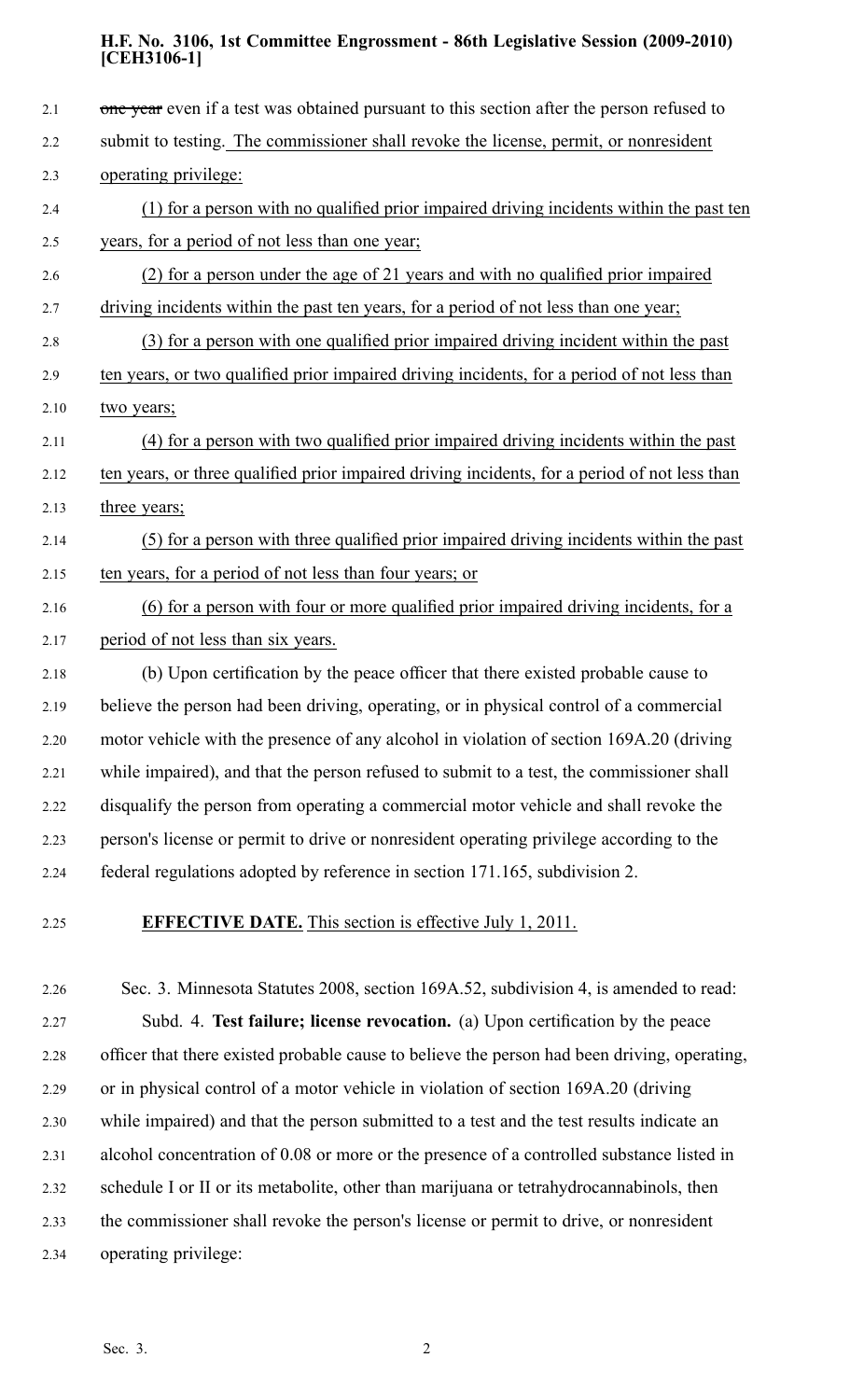| 3.1   | (1) for a period of 90 days, or, if the test results indicate an alcohol concentration           |
|-------|--------------------------------------------------------------------------------------------------|
| $3.2$ | of 0.20 or more, not less than one year;                                                         |
| 3.3   | (2) if the person is under the age of 21 years, for a period of $six$ months not less than       |
| 3.4   | 180 days or, if the test results indicate an alcohol concentration of 0.20 or more, not          |
| 3.5   | less than one year;                                                                              |
| 3.6   | (3) for a person with $\alpha$ one qualified prior impaired driving incident within the past     |
| 3.7   | ten years, or two qualified prior impaired driving incidents, for a period of 180 days           |
| 3.8   | not less than one year, or if the test results indicate an alcohol concentration of 0.20 or      |
| 3.9   | more, not less than two years; or                                                                |
| 3.10  | (4) if the test results indicate an alcohol concentration of $0.20$ or more, for twice           |
| 3.11  | the applicable period in clauses $(1)$ to $(3)$ . for a person with two qualified prior impaired |
| 3.12  | driving incidents within the past ten years, or three qualified prior impaired driving           |
| 3.13  | incidents, for a period of not less than three years;                                            |
| 3.14  | (5) for a person with three qualified prior impaired driving incidents within the past           |
| 3.15  | ten years, for a period of not less than four years; or                                          |
| 3.16  | (6) for a person with four or more qualified prior impaired driving incidents, for a             |
| 3.17  | period of not less than six years.                                                               |
| 3.18  | (b) On certification by the peace officer that there existed probable cause to believe           |
| 3.19  | the person had been driving, operating, or in physical control of a commercial motor             |
| 3.20  | vehicle with any presence of alcohol and that the person submitted to a test and the             |
| 3.21  | test results indicated an alcohol concentration of 0.04 or more, the commissioner shall          |
| 3.22  | disqualify the person from operating a commercial motor vehicle under section 171.165            |
| 3.23  | (commercial driver's license disqualification).                                                  |
| 3.24  | (c) If the test is of a person's blood or urine by a laboratory operated by the Bureau           |
| 3.25  | of Criminal Apprehension, or authorized by the bureau to conduct the analysis of a blood         |
| 3.26  | or urine sample, the laboratory may directly certify to the commissioner the test results,       |
| 3.27  | and the peace officer shall certify to the commissioner that there existed probable cause to     |
| 3.28  | believe the person had been driving, operating, or in physical control of a motor vehicle        |
| 3.29  | in violation of section 169A.20 and that the person submitted to a test. Upon receipt            |
| 3.30  | of both certifications, the commissioner shall undertake the license actions described           |
| 3.31  | in paragraphs (a) and (b).                                                                       |
| 3.32  | <b>EFFECTIVE DATE.</b> This section is effective July 1, 2011.                                   |

3.33 Sec. 4. Minnesota Statutes 2009 Supplement, section 169A.54, subdivision 1, is 3.34 amended to read: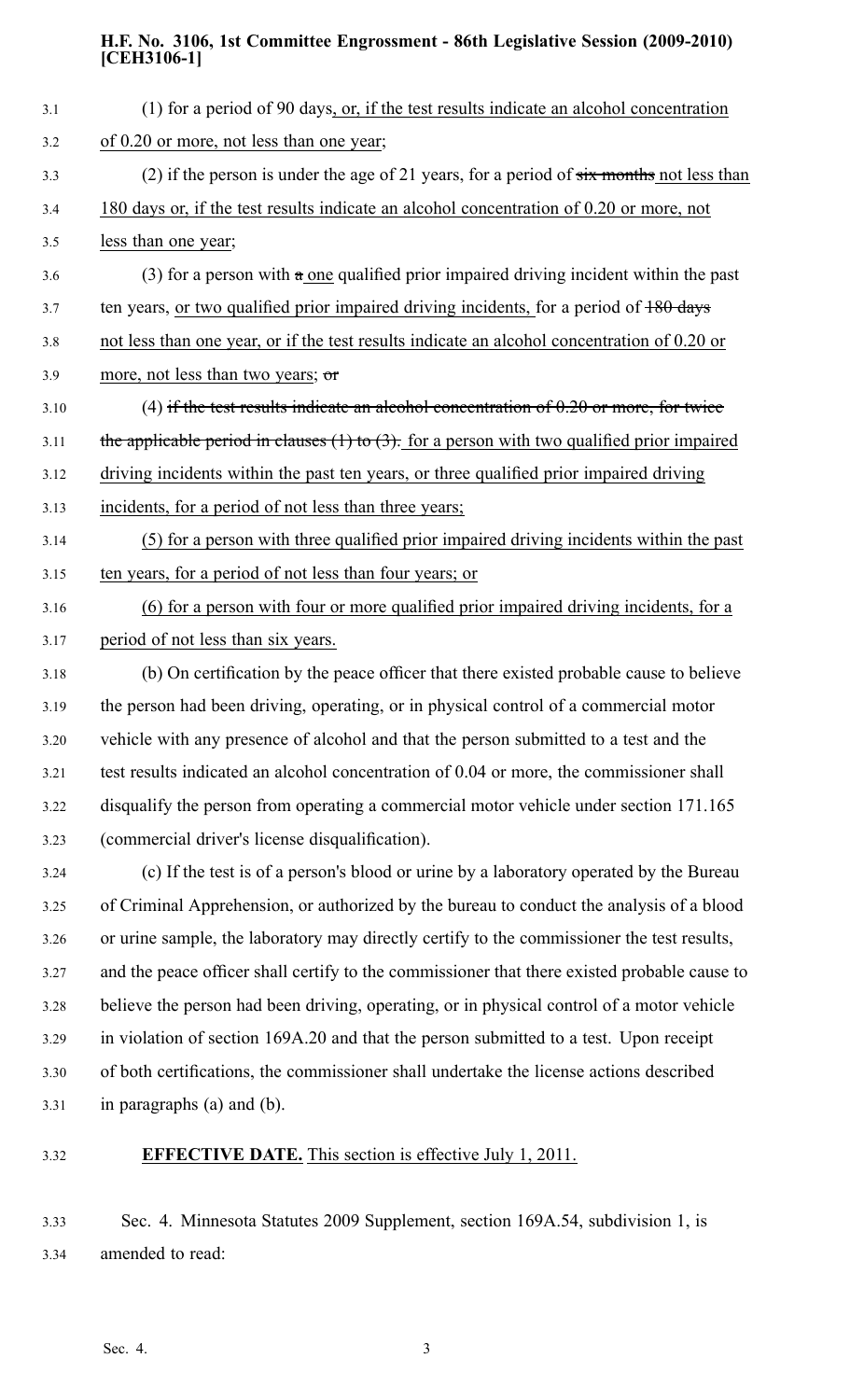4.1 Subdivision 1. **Revocation periods for DWI convictions.** Except as provided in 4.2 subdivision 7, the commissioner shall revoke the driver's license of <sup>a</sup> person convicted 4.3 of violating section 169A.20 (driving while impaired) or an ordinance in conformity 4.4 with it, as follows: 4.5 (1) for an offense under section 169A.20, subdivision 1 (driving while impaired 4.6 crime): not less than 30 days; 4.7 (2) for an offense under section 169A.20, subdivision 2 (refusal to submit to 4.8 chemical test crime):, not less than  $90$  days one year; 4.9 (3) for an offense occurring within ten years of <sup>a</sup> qualified prior impaired driving 4.10 incident:, or occurring after two qualified prior impaired driving incidents, 4.11 (i) if the current conviction is for a violation of section 169A.20, subdivision 1, 4.12  $\frac{1}{a}$ ,  $\frac{1}{b}$ , or 1c, not less than  $\frac{180}{2}$  days one year, or if the test results indicate an alcohol 4.13 concentration of 0.20 or more, not less than two years and until the court has certified 4.14 that treatment or rehabilitation has been successfully completed where prescribed in 4.15 accordance with section 169A.70 (chemical use assessments);  $\sigma$ 4.16 (ii) if the current conviction is for a violation of section 169A.20, subdivision 2, not 4.17 less than one year and until the court has certified that treatment or rehabilitation has been 4.18 successfully completed where prescribed in accordance with section 169A.70; 4.19 (4) for an offense occurring within ten years of the first of two qualified prior 4.20 impaired driving incidents: or occurring after three qualified prior impaired driving 4.21 incidents, not less than one year three years, together with denial under section 171.04, 4.22 subdivision 1, clause (10), until rehabilitation is established in accordance with according 4.23 to standards established by the commissioner;  $\sigma$ 4.24 (5) for an offense occurring within ten years of the first of three or more qualified 4.25 prior impaired driving incidents: not less than two four years, together with denial under 4.26 section 171.04, subdivision 1, clause (10), until rehabilitation is established in accordance 4.27 with according to standards established by the commissioner; or 4.28 (6) for an offense occurring after four or more qualified prior impaired driving 4.29 incidents, not less than six years, together with denial under section 171.04, subdivision 4.30 1, clause (10), until rehabilitation is established according to standards established by 4.31 the commissioner. 4.32 **EFFECTIVE DATE.** This section is effective July 1, 2011. 4.33 Sec. 5. Minnesota Statutes 2008, section 169A.54, subdivision 2, is amended to read:

4.34 Subd. 2. **Driving while impaired by person under age 21.** If the person convicted 4.35 of violating section 169A.20 (driving while impaired) is under the age of 21 years at the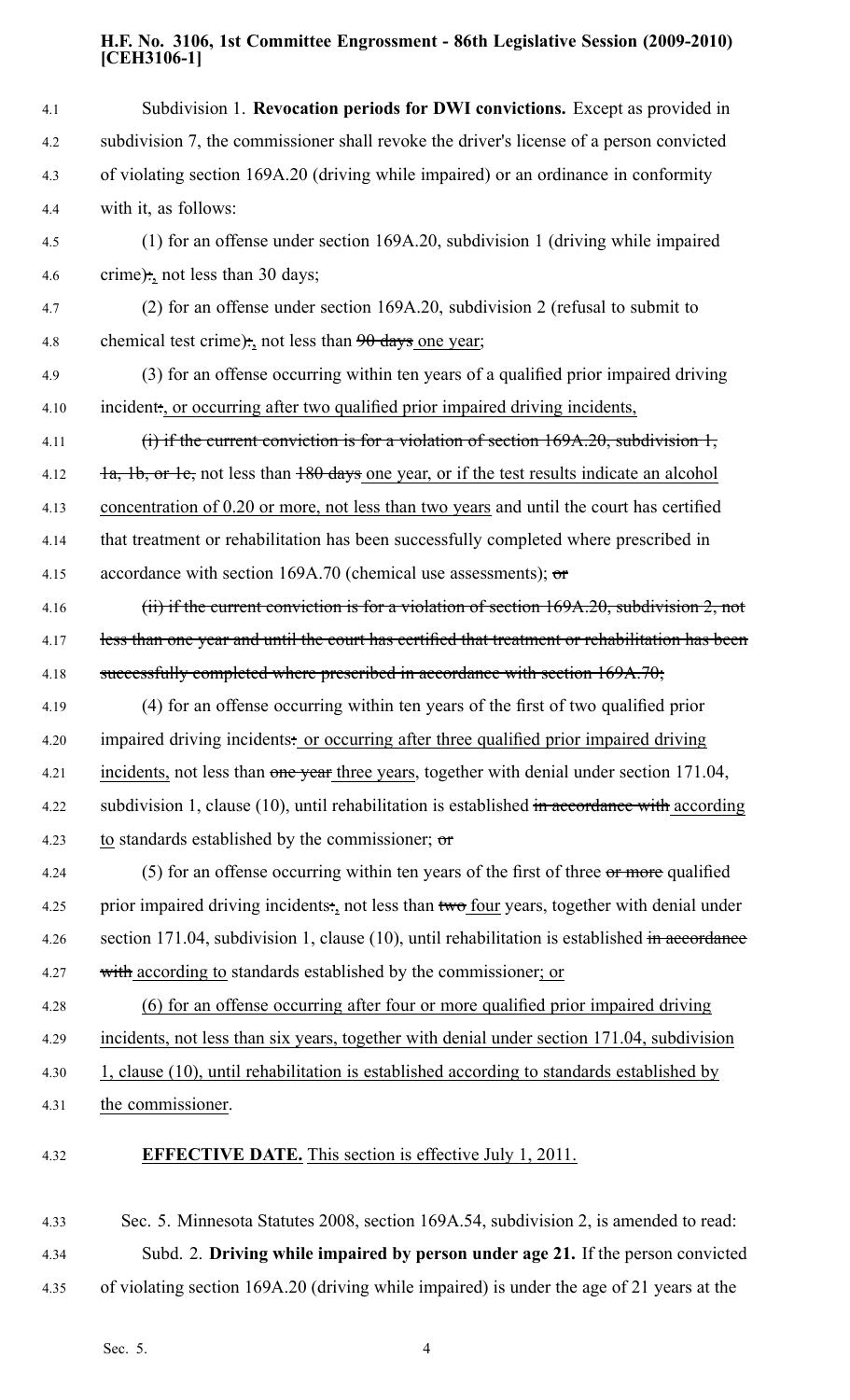- 5.1 time of the violation, the commissioner shall revoke the offender's driver's license or
- 5.2 operating privileges for a period of  $\frac{1}{x}$  months not less than 180 days or for the appropriate
- 5.3 period of time under subdivision 1, clauses (1) to  $\left( \frac{5}{2} \right)$  (6), for the offense committed,
- 5.4 whichever is the greatest longer period.
- 5.5 **EFFECTIVE DATE.** This section is effective July 1, 2011.

5.6 Sec. 6. Minnesota Statutes 2008, section 169A.54, subdivision 5, is amended to read: 5.7 Subd. 5. **Violations involving alcohol concentration of 0.20 or more.** If the 5.8 person has no qualified prior impaired driving incidents within the pas<sup>t</sup> ten years and is 5.9 convicted of violating section 169A.20 (driving while impaired) while having an alcohol 5.10 concentration of 0.20 or more as measured at the time, or within two hours of the time, 5.11 of the offense, the commissioner shall revoke the person's driver's license for twice the 5.12 period of time otherwise provided for in this section not less than one year.

- 5.13 **EFFECTIVE DATE.** This section is effective July 1, 2011.
- 5.14 Sec. 7. Minnesota Statutes 2008, section 169A.55, is amended by adding <sup>a</sup> subdivision 5.15 to read:

5.16 Subd. 4. **Reinstatement of driving privileges; multiple incidents.** (a) A person 5.17 whose driver's license has been canceled or denied as <sup>a</sup> result of three or more qualified 5.18 impaired driving incidents shall not be eligible for reinstatement of driving privileges

- 5.19 without an ignition interlock restriction until the person:
- 5.20 (1) has completed rehabilitation according to rules adopted by the commissioner or 5.21 been granted <sup>a</sup> variance from the rules by the commissioner; and
- 5.22 (2) has submitted verification of no detectable use of alcohol and controlled
- 5.23 substances while driving, operating, or in physical control of <sup>a</sup> motor vehicle, as evidenced

5.24 by monitoring the person's use of an ignition interlock device.

- 5.25 (b) The verification of no detectable use of alcohol and controlled substances while 5.26 driving, operating, or being in physical control of <sup>a</sup> motor vehicle must be for <sup>a</sup> period of 5.27 not less than:
- 5.28 (1) three years, for <sup>a</sup> person whose driver's license was canceled or denied for an
- 5.29 offense occurring within ten years of the first of two qualified prior impaired driving
- 5.30 incidents, or occurring after three qualified prior impaired driving incidents;
- 5.31 (2) four years, for <sup>a</sup> person whose driver's license was canceled or denied for an
- 5.32 offense occurring within ten years of the first of three qualified prior impaired driving
- 5.33 incidents; or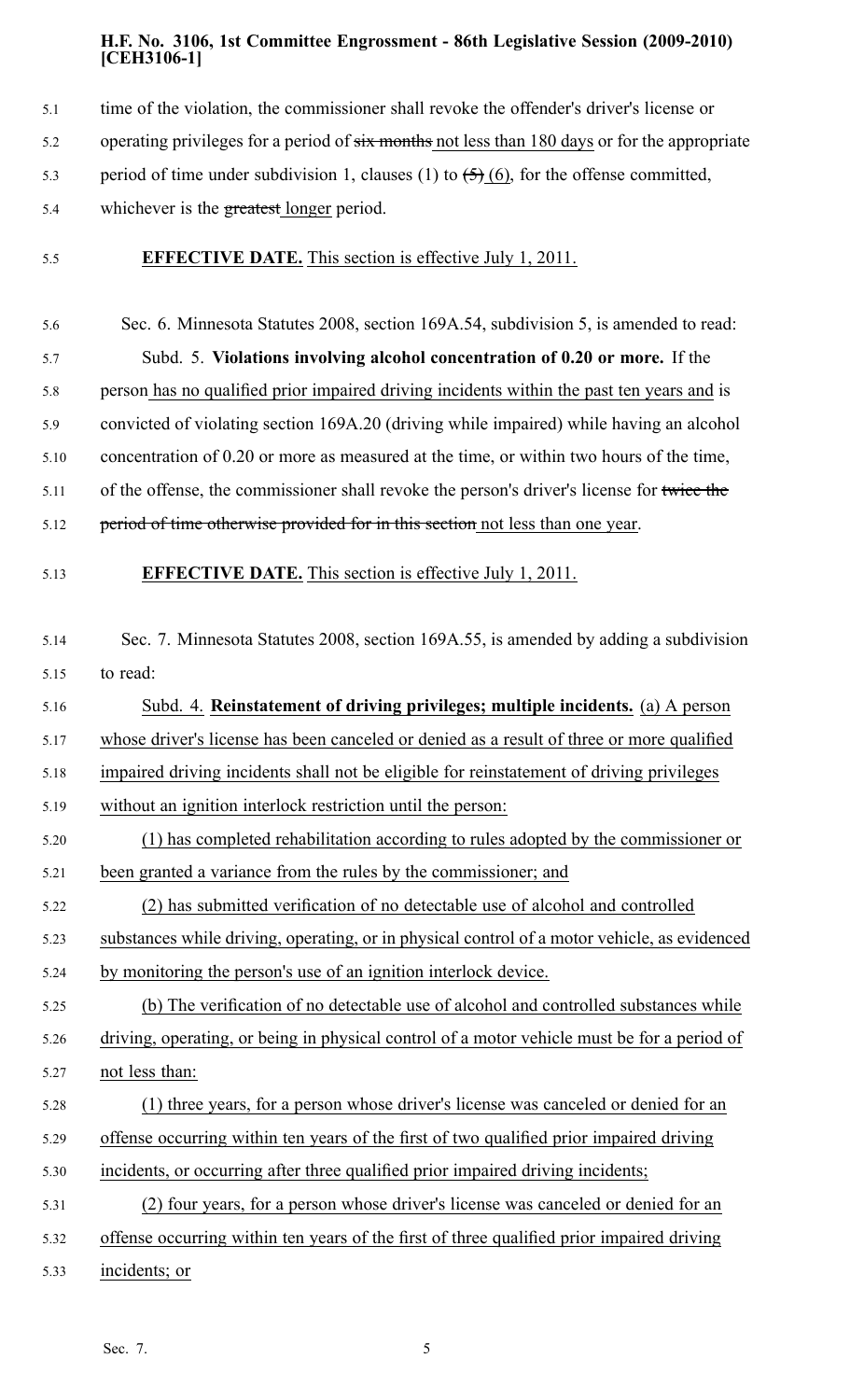| 6.1  | (3) six years, for a person whose driver's license was canceled or denied for an                         |
|------|----------------------------------------------------------------------------------------------------------|
| 6.2  | offense occurring after four or more qualified prior impaired driving incidents.                         |
| 6.3  | (c) A person whose driver's license has been restricted as a result of three or more                     |
| 6.4  | qualified impaired driving incidents shall not be eligible for an unrestricted driver's license          |
| 6.5  | until the person has completed the required time period of no alcohol and controlled                     |
| 6.6  | substance violations.                                                                                    |
| 6.7  | <b>EFFECTIVE DATE.</b> This section is effective July 1, 2011.                                           |
| 6.8  | Sec. 8. Minnesota Statutes 2008, section 169A.60, subdivision 1, is amended to read:                     |
| 6.9  | Subdivision 1. <b>Definitions.</b> (a) As used in this section, the following terms have the             |
| 6.10 | meanings given in this subdivision.                                                                      |
| 6.11 | (b) "Family or household member" has the meaning given in section 169A.63,                               |
| 6.12 | subdivision 1.                                                                                           |
| 6.13 | (c) "Motor vehicle" means a self-propelled motor vehicle other than a motorboat in                       |
| 6.14 | operation or an off-road recreational vehicle.                                                           |
| 6.15 | (d) "Plate impoundment violation" includes:                                                              |
| 6.16 | $(1)$ a violation of section 169A.20 (driving while impaired) or 169A.52 (license                        |
| 6.17 | revocation for test failure or refusal), or $\alpha$ conforming an ordinance from this state or a        |
| 6.18 | conforming statute or ordinance from another state in conformity with either of those                    |
| 6.19 | sections, that results in the revocation of a person's driver's license or driving privileges,           |
| 6.20 | within ten years of a qualified prior impaired driving incident;                                         |
| 6.21 | $(2)$ a refusal to submit to a chemical test under section 169A.52 or a violation of                     |
| 6.22 | section 169A.20, subdivision 2, or an ordinance from this state or a statute or ordinance                |
| 6.23 | from another state in conformity with either of those sections, that results in the revocation           |
| 6.24 | of a person's driver's license or driving privileges;                                                    |
| 6.25 | $(3)$ a license disqualification under section 171.165 (commercial driver's license                      |
| 6.26 | disqualification) resulting from a violation of section 169A.52 within ten years of a                    |
| 6.27 | qualified prior impaired driving incident;                                                               |
| 6.28 | $\left(\frac{1}{2}\right)$ (4) a violation of section 169A.20 or 169A.52 while having an alcohol         |
| 6.29 | concentration of 0.20 or more as measured at the time, or within two hours of the time,                  |
| 6.30 | of the offense;                                                                                          |
| 6.31 | $\left(\frac{4}{5}\right)$ a violation of section 169A.20 or 169A.52 while having a child under the age  |
| 6.32 | of 16 in the vehicle if the child is more than 36 months younger than the offender; and or               |
| 6.33 | $\left(\frac{5}{2}\right)$ (6) a violation of section 171.24 (driving without valid license) by a person |
| 6.34 | whose driver's license or driving privileges have been canceled or denied under section                  |
|      |                                                                                                          |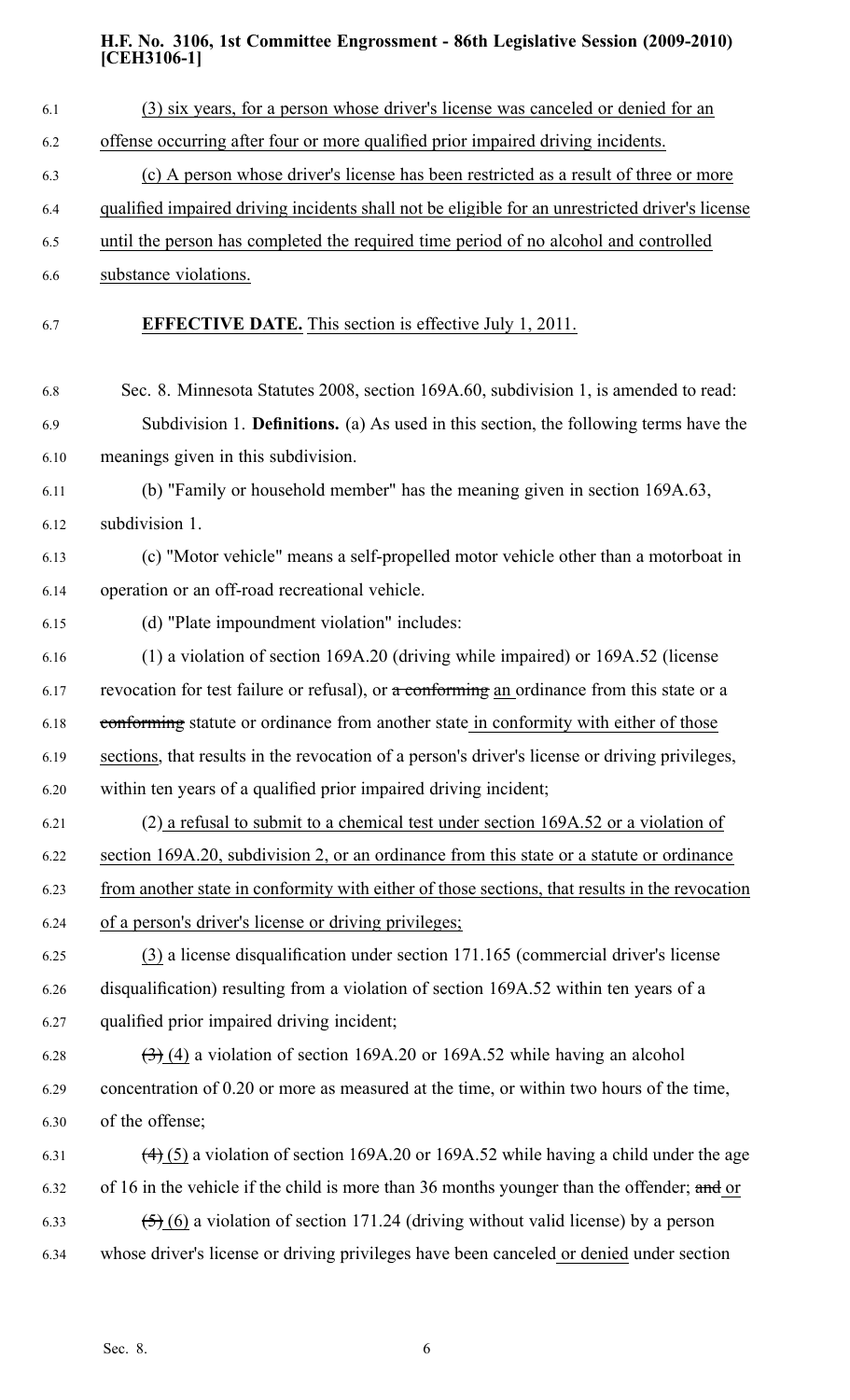- 7.1 171.04, subdivision 1, clause (10) (persons not eligible for driver's license, inimical to 7.2 public safety).
- 7.3 (e) "Violator" means <sup>a</sup> person who was driving, operating, or in physical control of 7.4 the motor vehicle when the plate impoundment violation occurred.
- 7.5 **EFFECTIVE DATE.** This section is effective July 1, 2011.
- 7.6 Sec. 9. Minnesota Statutes 2008, section 171.09, is amended to read:
- 

## 7.7 **171.09 DRIVING RESTRICTIONS; AUTHORITY, VIOLATIONS.**

7.8 Subdivision 1. **Authority; violations.** (a) The commissioner, when good cause 7.9 appears, may impose restrictions suitable to the licensee's driving ability or other 7.10 restrictions applicable to the licensee as the commissioner may determine to be appropriate 7.11 to assure the safe operation of <sup>a</sup> motor vehicle by the licensee.

7.12 (b) Pursuant to Code of Federal Regulations, title 49, section 383.95, if an applicant 7.13 for <sup>a</sup> commercial driver's license either does not successfully complete the air brake 7.14 componen<sup>t</sup> of the knowledge test, or does not successfully complete the skills test 7.15 in <sup>a</sup> vehicle equipped with air brakes as such tests are prescribed in Code of Federal 7.16 Regulations, title 49, par<sup>t</sup> 384, the department shall indicate on the class C, class B, 7.17 or class A commercial driver's license, if issued, that the individual is restricted from

7.18 operating <sup>a</sup> commercial motor vehicle equipped with air brakes.

7.19 (c) Upon receiving satisfactory evidence of any violation of the restrictions on the 7.20 license, the commissioner may suspend or revoke the license. A license suspension under 7.21 this section is subject to section 171.18, subdivisions 2 and 3.

7.22 (d) A person who drives, operates, or is in physical control of <sup>a</sup> motor vehicle while 7.23 in violation of the restrictions imposed in <sup>a</sup> restricted driver's license issued to that person 7.24 under this section is guilty of a crime as follows: misdemeanor.

7.25 (1) if the restriction relates to the possession or consumption of alcohol or controlled 7.26 substances, the person is guilty of a gross misdemeanor; or

- 7.27 (2) if the restriction relates to another matter, the person is guilty of a misdemeanor. 7.28 (e) It is <sup>a</sup> misdemeanor for <sup>a</sup> person who holds <sup>a</sup> restricted license issued under 7.29 section 171.306 to drive, operate, or be in physical control of any motor vehicle that is not 7.30 equipped with <sup>a</sup> functioning ignition interlock device certified by the commissioner.
- 7.31 Subd. 3. **No-alcohol restriction.** (a) Upon proper application by <sup>a</sup> person having <sup>a</sup>
- 7.32 valid driver's license containing the restriction that the person must consume no alcohol,
- 7.33 who has not been documented as having consumed alcohol or having possessed or used
- 7.34 <sup>a</sup> controlled substance within the pas<sup>t</sup> ten years, and whose driving record contains no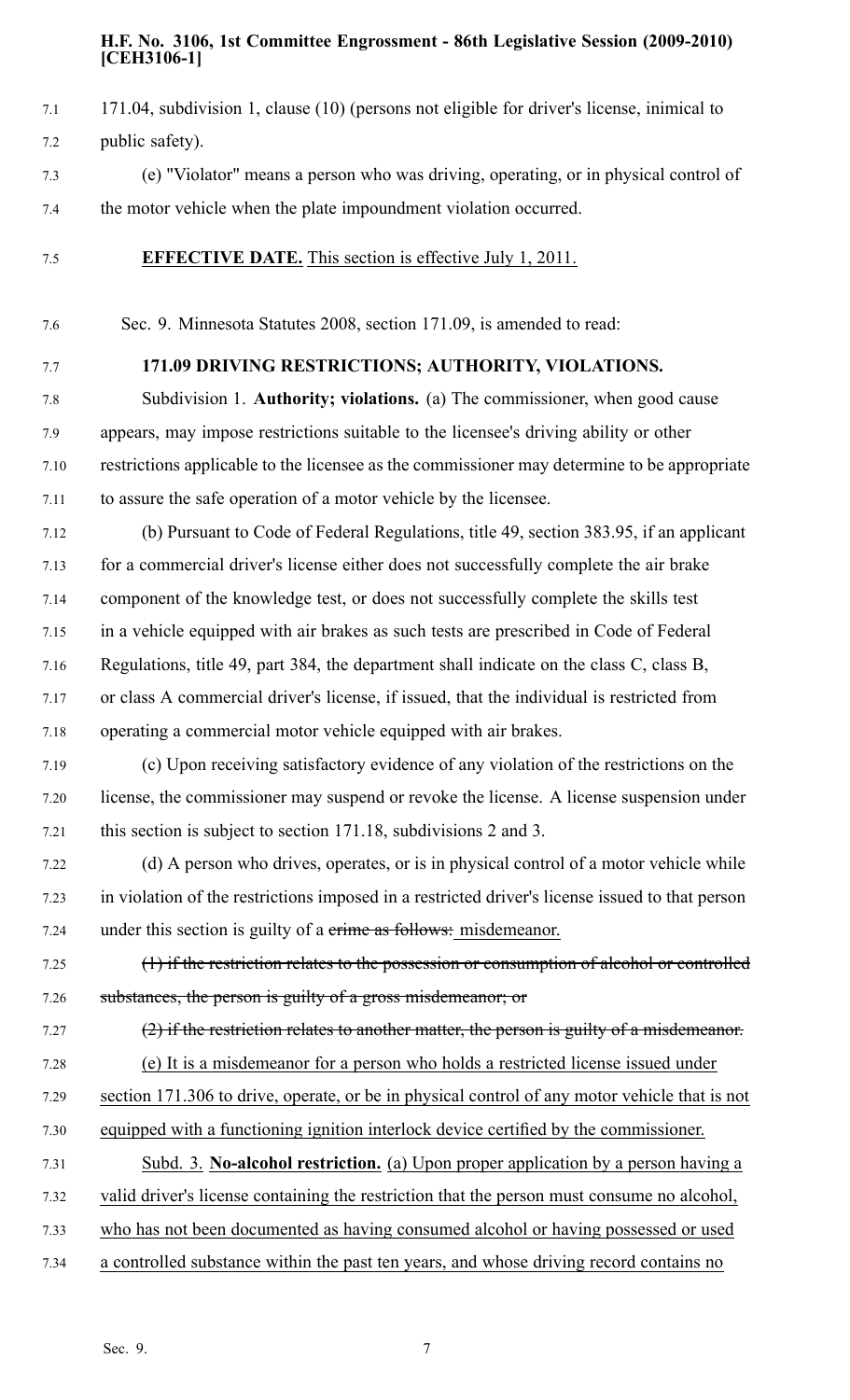- 8.1 impaired driving incident within the past ten years, the commissioner must issue to the
- 8.2 person <sup>a</sup> duplicate driver's license that does not show that restriction. "Impaired driving
- 8.3 incident" has the meaning given in section 169A.03, subdivision 22.
- 8.4 (b) Upon the issuance of <sup>a</sup> duplicate license to <sup>a</sup> person under paragraph (a),
- 8.5 the no-alcohol restriction on the person's driving record is classified as private data on
- 8.6 individuals, as defined in section 13.02, subdivision 12, but may be provided to requesting
- 8.7 law enforcement agencies, probation and parole agencies, and courts.
- 

8.8 **EFFECTIVE DATE.** This section is effective July 1, 2011.

8.9 Sec. 10. Minnesota Statutes 2008, section 171.30, subdivision 1, is amended to read: 8.10 Subdivision 1. **Conditions of issuance.** (a) In any case where <sup>a</sup> person's license 8.11 has been suspended under section 171.18, 171.173, or 171.186, or; revoked under section 8.12 169.792, 169.797, 169A.52,  $\frac{169A.54}{169A.54}$ , subdivision 3, paragraph (a), clause (4), (5), or 8.13 (6), or subdivision 4, paragraph (a), clause (1), (2), if the test results indicate an alcohol 8.14 concentration of less than 0.20, (4), (5), or (6);  $171.17\frac{1}{2}$ ; or 171.172, or revoked, canceled, 8.15 or denied under section 169A.54, subdivision 1, clause (4), (5), or (6), the commissioner 8.16 may issue <sup>a</sup> limited license to the driver including under the following conditions:

- 8.17 (1) if the driver's livelihood or attendance at <sup>a</sup> chemical dependency treatment or 8.18 counseling program depends upon the use of the driver's license;
- 8.19 (2) if the use of <sup>a</sup> driver's license by <sup>a</sup> homemaker is necessary to preven<sup>t</sup> the 8.20 substantial disruption of the education, medical, or nutritional needs of the family of 8.21 the homemaker; or
- 8.22 (3) if attendance at <sup>a</sup> postsecondary institution of education by an enrolled student of 8.23 that institution depends upon the use of the driver's license.

8.24 (b) The commissioner in issuing <sup>a</sup> limited license may impose such conditions and 8.25 limitations as in the commissioner's judgment are necessary to the interests of the public 8.26 safety and welfare including reexamination as to the driver's qualifications. The license 8.27 may be limited to the operation of particular vehicles, to particular classes and times of 8.28 operation, and to particular conditions of traffic. The commissioner may require that an 8.29 applicant for <sup>a</sup> limited license affirmatively demonstrate that use of public transportation 8.30 or carpooling as an alternative to <sup>a</sup> limited license would be <sup>a</sup> significant hardship.

8.31 (c) For purposes of this subdivision, "homemaker" refers to the person primarily 8.32 performing the domestic tasks in <sup>a</sup> household of residents consisting of at least the person 8.33 and the person's dependent child or other dependents.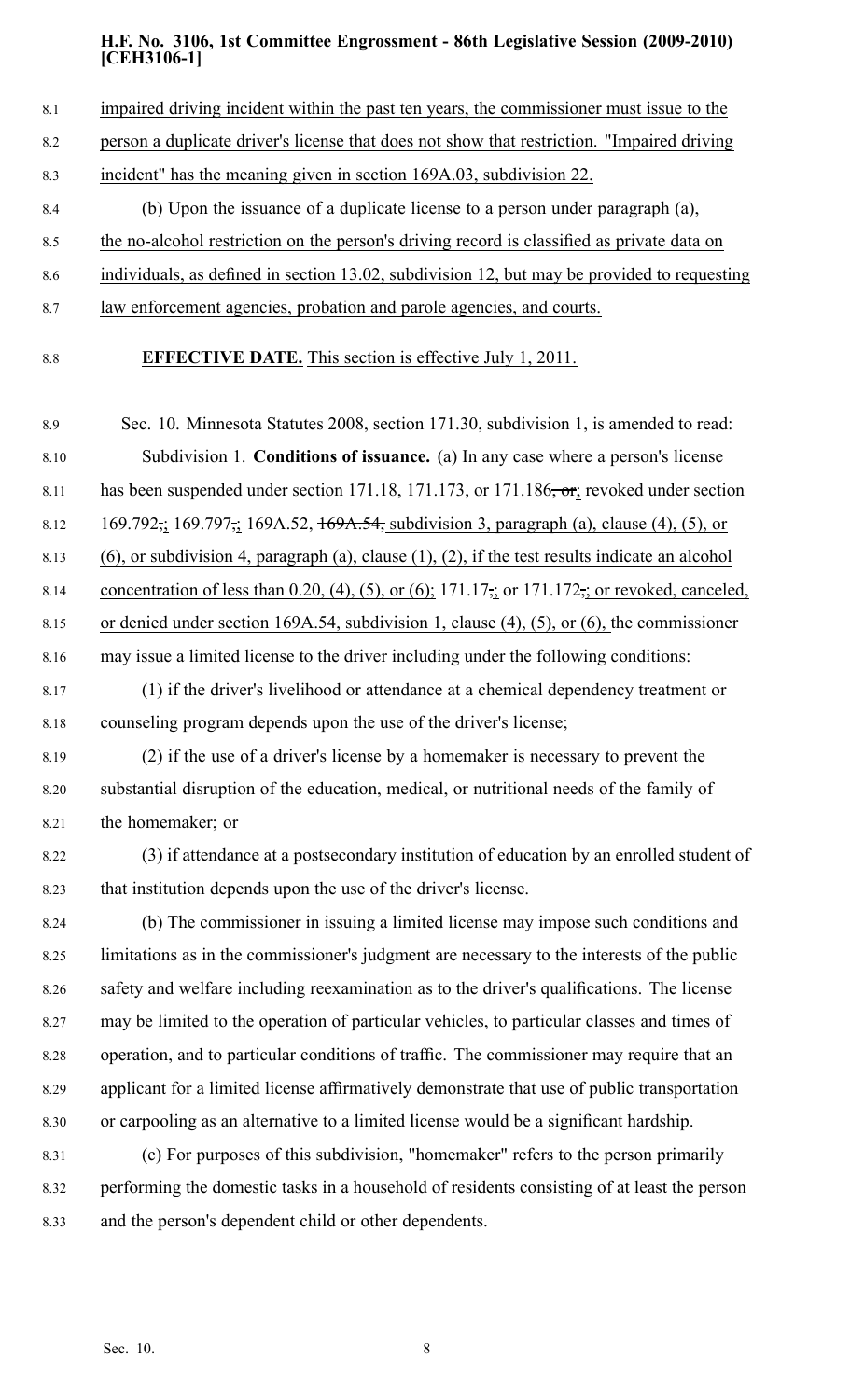9.1 (d) The limited license issued by the commissioner shall clearly indicate the 9.2 limitations imposed and the driver operating under the limited license shall have the 9.3 license in possession at all times when operating as <sup>a</sup> driver.

- 9.4 (e) In determining whether to issue <sup>a</sup> limited license, the commissioner shall 9.5 consider the number and the seriousness of prior convictions and the entire driving record 9.6 of the driver and shall consider the number of miles driven by the driver annually.
- 9.7 (f) If the person's driver's license or permit to drive has been revoked under 9.8 section 169.792 or 169.797, the commissioner may only issue <sup>a</sup> limited license to the 9.9 person after the person has presented an insurance identification card, policy, or written 9.10 statement indicating that the driver or owner has insurance coverage satisfactory to 9.11 the commissioner of public safety. The commissioner of public safety may require 9.12 the insurance identification card provided to satisfy this subdivision be certified by the 9.13 insurance company to be noncancelable for <sup>a</sup> period not to exceed 12 months.

9.14 (g) The limited license issued by the commissioner to <sup>a</sup> person under section 9.15 171.186, subdivision 4, must expire 90 days after the date it is issued. The commissioner 9.16 must not issue <sup>a</sup> limited license to <sup>a</sup> person who previously has been issued <sup>a</sup> limited 9.17 license under section 171.186, subdivision 4.

- 9.18 (h) The commissioner shall not issue <sup>a</sup> limited driver's license to any person 9.19 described in section 171.04, subdivision 1, clause  $(6)$ ,  $(7)$ ,  $(8)$ ,  $(10)$ ,  $(11)$ , or  $(14)$ .
- 9.20 (i) The commissioner shall not issue <sup>a</sup> class A, class B, or class C limited license.
- 

9.21 **EFFECTIVE DATE.** This section is effective July 1, 2011.

- 9.22 Sec. 11. Minnesota Statutes 2008, section 171.30, subdivision 2a, is amended to read: 9.23 Subd. 2a. **Other waiting periods.** Notwithstanding subdivision 2, <sup>a</sup> limited license 9.24 shall not be issued for <sup>a</sup> period of:
- 9.25 (1) 15 days, to <sup>a</sup> person whose license or privilege has been revoked or suspended 9.26 for <sup>a</sup> first violation of section 169A.20, sections 169A.50 to 169A.53, or <sup>a</sup> statute or 9.27 ordinance from another state in conformity with either of those sections;
- 9.28 (2)  $90\,30$  days, to a person who submitted to testing under sections  $169A.50$  to 9.29  $169A.53$  if the person's license or privilege has been revoked  $\sigma$ r, suspended, canceled, 9.30 or denied for a second third violation within ten years or a third fourth or subsequent
- 9.31 violation of section 169A.20, sections 169A.50 to 169A.53, or a statute or ordinance from 9.32 another state in conformity with either one of those sections;
- 9.33 (3) 180 days, to a person who refused testing under sections 169A.50 to 169A.53 9.34 if the person's license or privilege has been revoked or suspended for a second violation 9.35 within ten years or a third or subsequent violation of sections 169A.20, 169A.50 to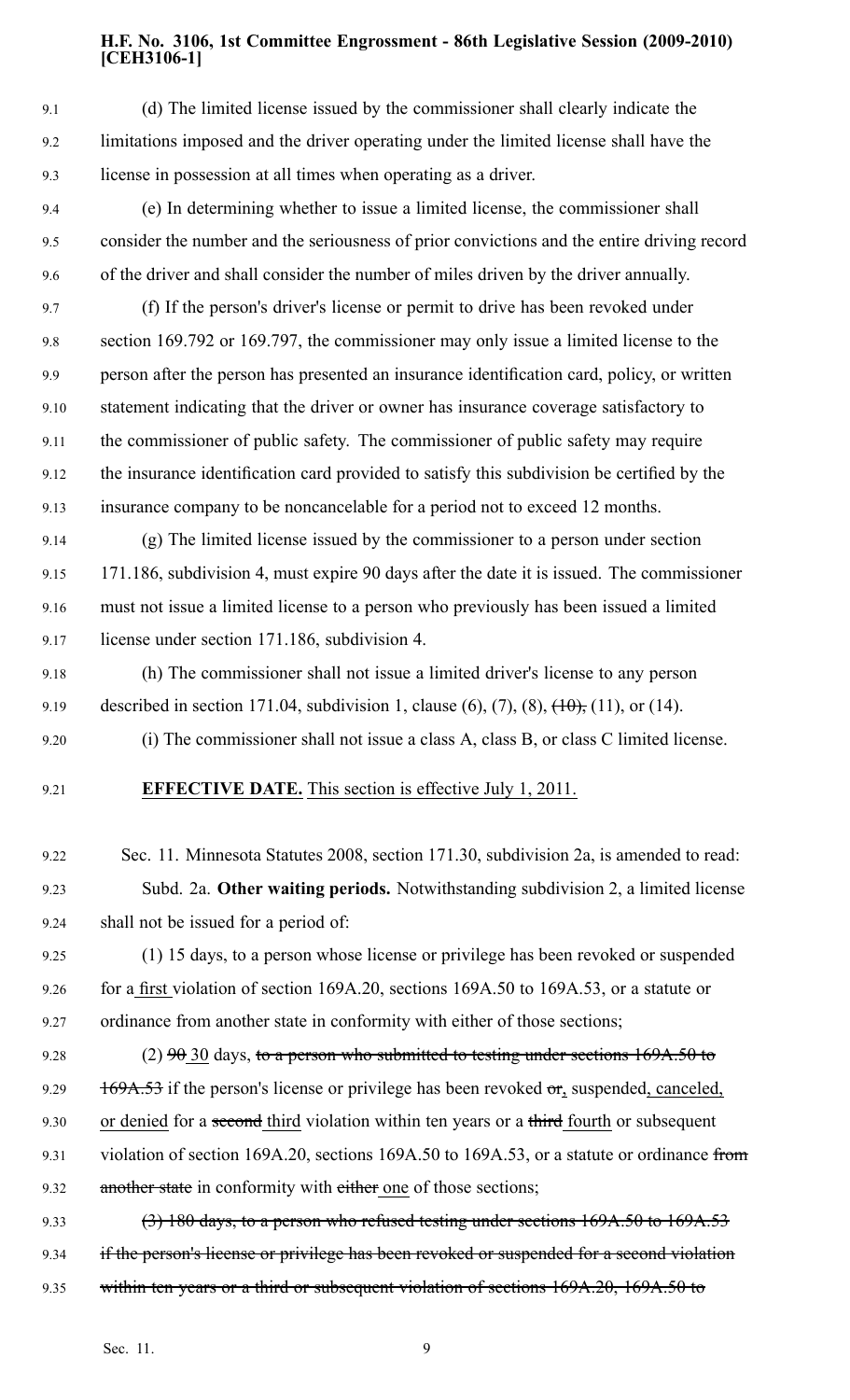# 10.1 169A.53, or a statute or ordinance from another state in conformity with either of those 10.2 sections; or

10.3  $(4)$  (3) one year, to a person whose license or privilege has been revoked or 10.4 suspended for committing manslaughter resulting from the operation of <sup>a</sup> motor vehicle, 10.5 committing criminal vehicular homicide or injury under section 609.21, or violating <sup>a</sup> 10.6 statute or ordinance from another state in conformity with either of those offenses.

## 10.7 **EFFECTIVE DATE.** This section is effective July 1, 2011.

10.8 Sec. 12. Minnesota Statutes 2008, section 171.30, subdivision 4, is amended to read: 10.9 Subd. 4. **Penalty.** A person who violates <sup>a</sup> condition or limitation of <sup>a</sup> limited 10.10 license issued under subdivision 1 or fails to have the license in immediate possession at 10.11 all times when operating <sup>a</sup> motor vehicle is guilty of <sup>a</sup> misdemeanor. In addition, excep<sup>t</sup> as 10.12 otherwise provided in the ignition interlock program under section 171.306, <sup>a</sup> person who 10.13 violates <sup>a</sup> condition or limitation of <sup>a</sup> limited license may not operate <sup>a</sup> motor vehicle for 10.14 the remainder of the period of suspension or revocation, or 30 days, whichever is longer.

## 10.15 **EFFECTIVE DATE.** This section is effective July 1, 2011.

## 10.16 Sec. 13. Minnesota Statutes 2008, section 171.306, as amended by Laws 2009, chapter 10.17 29, sections 2 and 3, is amended to read:

#### 10.18 **171.306 IGNITION INTERLOCK DEVICE PILOT PROJECT PROGRAM.**

10.19 Subdivision 1. **Pilot project established; reports Definitions.** The commissioner 10.20 shall conduct a statewide two-year ignition interlock device pilot project as provided 10.21 in this section. The pilot project must begin on July 1, 2009, and continue until June 10.22 30, 2011. The commissioner shall submit a preliminary report by September 30, 2010, 10.23 and a final report by September 30, 2011, to the chairs and ranking minority members 10.24 of the senate and house of representatives committees having jurisdiction over criminal 10.25 justice policy and funding. The reports must evaluate the successes and failures of the 10.26 pilot project, provide information on participation rates, and make recommendations on 10.27 continuing the project. (a) As used in this section, the terms in this subdivision have 10.28 the meanings given them. 10.29 (b) "Ignition interlock device" or "device" means equipment that is designed to 10.30 measure breath alcohol concentration and to preven<sup>t</sup> <sup>a</sup> motor vehicle's ignition from being 10.31 started by <sup>a</sup> person whose breath alcohol concentration measures 0.02 or higher on the

10.32 equipment.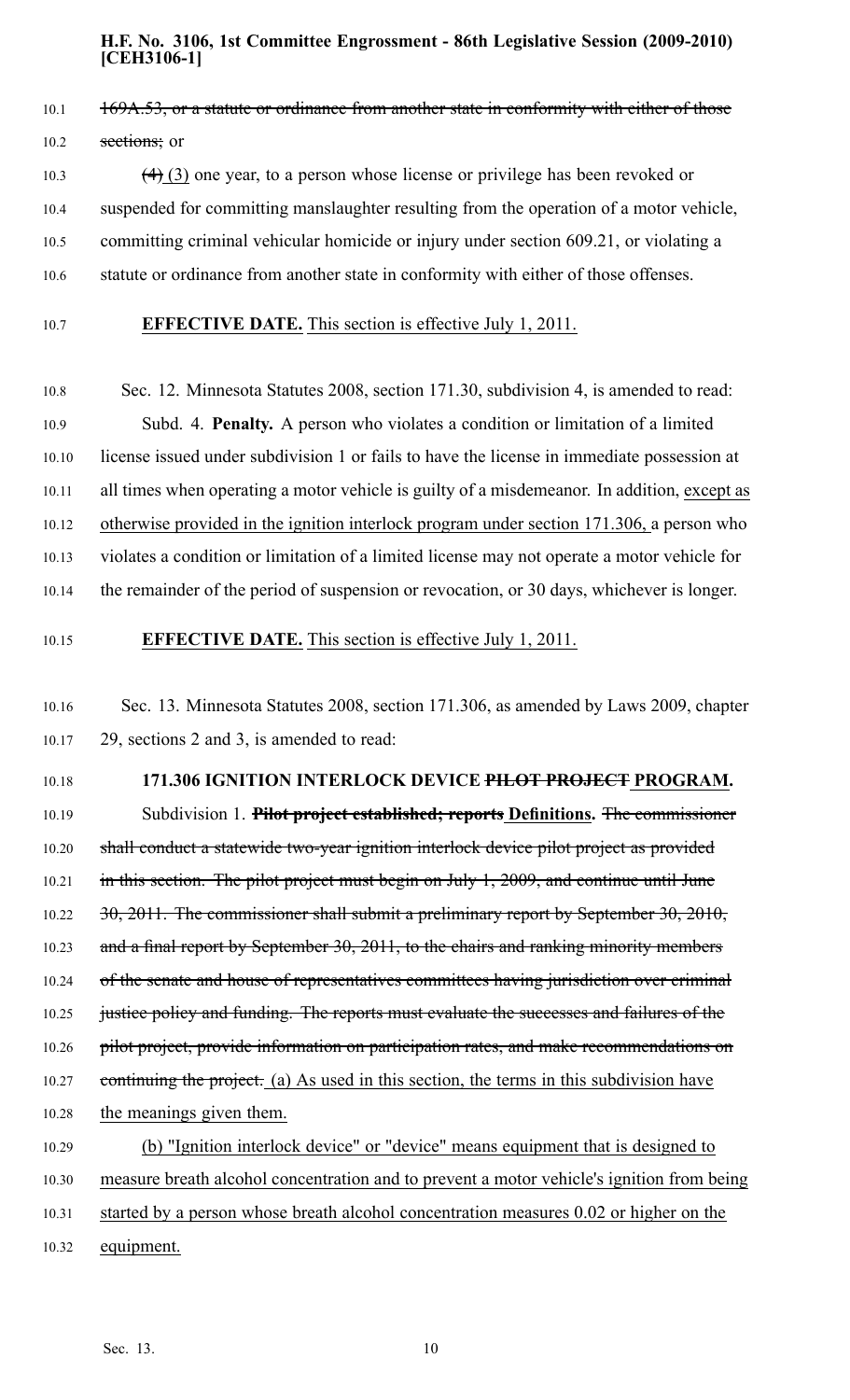| 11.1  | (c) "Program participant" means a person whose driver's license has been revoked,            |
|-------|----------------------------------------------------------------------------------------------|
| 11.2  | canceled, or denied under section 169A.52 or 169A.54, and who has qualified to take part     |
| 11.3  | in the ignition interlock program under this section.                                        |
| 11.4  | (d) "Qualified prior impaired driving incident" has the meaning given in section             |
| 11.5  | 169A.03, subdivision 22.                                                                     |
| 11.6  | Subd. 2. Performance standards; certification. The commissioner shall                        |
| 11.7  | determine appropriate establish performance standards and a certification process for        |
| 11.8  | ignition interlock certifying devices for used in the pilot project. Only devices certified  |
| 11.9  | by the commissioner as meeting the performance standards may be used in the pilot            |
| 11.10 | project. ignition interlock program. The manufacturer of a device must apply annually        |
| 11.11 | for certification of the device by submitting the form prescribed by the commissioner.       |
| 11.12 | The commissioner shall require manufacturers of certified devices to provide device          |
| 11.13 | installation, servicing, and monitoring to indigent program participants at a discounted     |
| 11.14 | rate, according to the standards established by the commissioner.                            |
| 11.15 | Subd. 3. Pilot project components Program requirements. (a) Under the pilot                  |
| 11.16 | project, the commissioner shall issue a driver's license to an individual whose driver's     |
| 11.17 | license has been revoked under chapter 169A for an impaired driving incident if the          |
| 11.18 | person qualifies under this section and agrees to all of the conditions of the project. The  |
| 11.19 | commissioner shall establish guidelines for participation in the ignition interlock program. |
| 11.20 | A person who seeks to participate in the program shall sign a written acknowledgment that    |
| 11.21 | the person has received, reviewed, and agreed to abide by the program guidelines.            |
| 11.22 | (b) The commissioner must denote the person's driver's license enter a notation              |
| 11.23 | on a person's driving record to indicate that the person's participation in the person is a  |
| 11.24 | program participant. The license must authorize the person to drive only vehicles having     |
| 11.25 | functioning ignition interlock devices conforming with the requirements of subdivision 2.    |
| 11.26 | (c) Notwithstanding any statute or rule to the contrary, the commissioner has                |
| 11.27 | authority to and shall determine the appropriate period for which a person participating     |
| 11.28 | in the ignition interlock pilot program shall be subject to this program, and when the       |
| 11.29 | person is eligible to be issued: A person under the age of 18 years is not eligible to be a  |
| 11.30 | program participant.                                                                         |
| 11.31 | $(1)$ a limited driver's license subject to the ignition interlock restriction;              |
| 11.32 | (2) full driving privileges subject to the ignition interlock restriction; and               |
| 11.33 | $(3)$ a driver's license without an ignition interlock restriction.                          |
| 11.34 | (d) A program participant shall pay costs associated with an ignition interlock device       |
| 11.35 | on every motor vehicle that the participant operates or intends to operate.                  |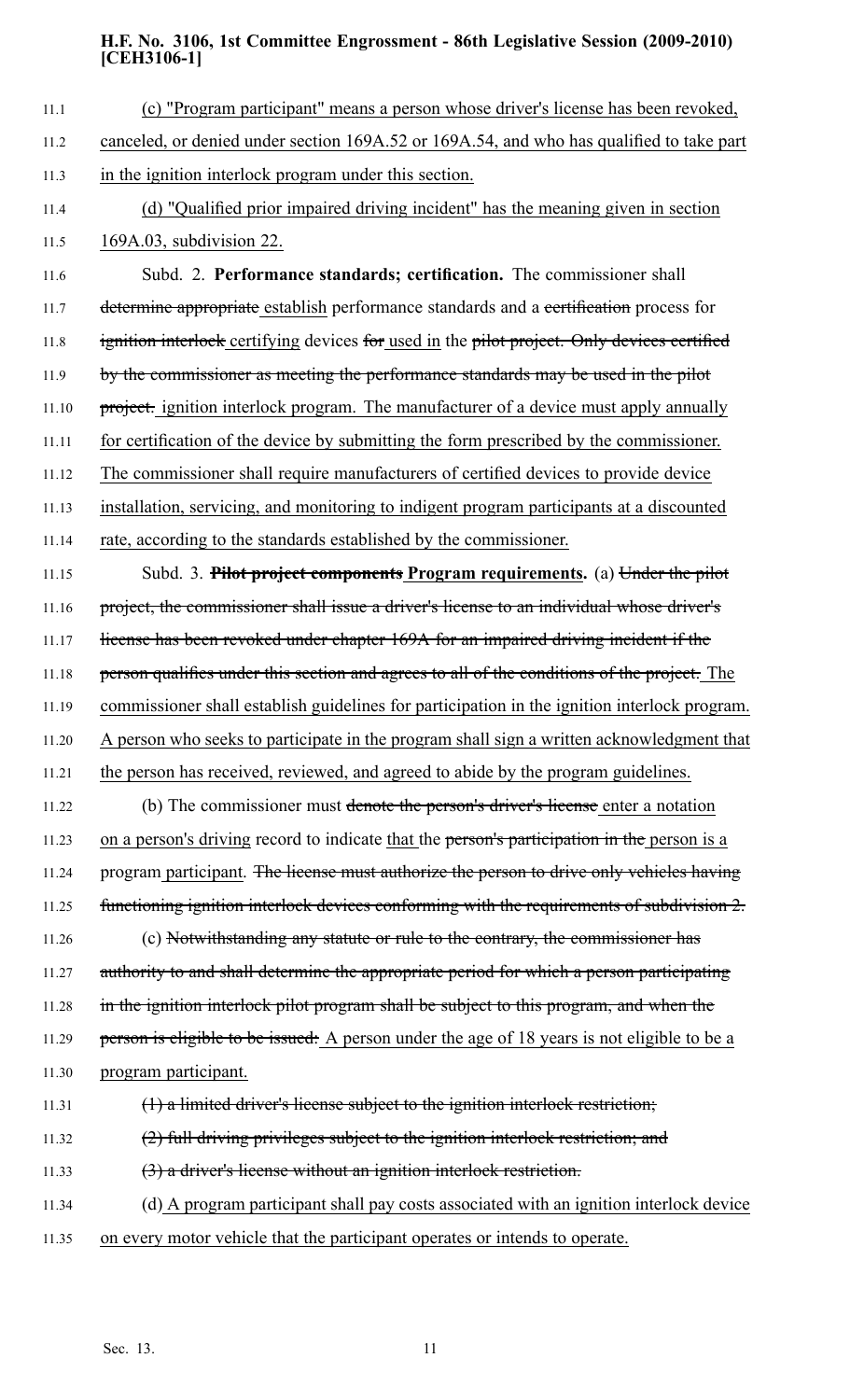| 12.1  | (e) A person participating in this pilot project program participant shall agree to             |
|-------|-------------------------------------------------------------------------------------------------|
| 12.2  | participate in any treatment recommended $\overline{by}$ in a chemical use assessment report.   |
| 12.3  | (e) The commissioner shall determine guidelines for participation in the project.               |
| 12.4  | A person participating in the project shall sign a written agreement accepting these            |
| 12.5  | guidelines and agreeing to comply with them.                                                    |
| 12.6  | (f) It is a misdemeanor for a person who is licensed under this section for driving             |
| 12.7  | a vehicle equipped with an ignition interlock device to drive, operate, or be in physical       |
| 12.8  | control of a motor vehicle other than a vehicle properly equipped with an A program             |
| 12.9  | participant shall bring the device-equipped motor vehicle or vehicles operated by the           |
| 12.10 | program participant to an approved service provider for device calibration and servicing        |
| 12.11 | according to the schedule established by the commissioner and as indicated by the ignition      |
| 12.12 | interlock device.                                                                               |
| 12.13 | Subd. 4. <b>Issuance of restricted license.</b> (a) The commissioner shall issue a class        |
| 12.14 | D driver's license, subject to the applicable limitations and restrictions of this section,     |
| 12.15 | to a program participant who meets the requirements of this section and the program             |
| 12.16 | guidelines. The commissioner shall not issue a license unless the program participant has       |
| 12.17 | provided satisfactory proof that: (1) a certified ignition interlock device has been installed  |
| 12.18 | on the participant's motor vehicle at an installation service center designated by the device's |
| 12.19 | manufacturer; and (2) the participant has insurance coverage on the vehicle equipped with       |
| 12.20 | the ignition interlock device. The commissioner shall require the participant to present an     |
| 12.21 | insurance identification card, policy, or written statement as proof of insurance coverage,     |
| 12.22 | and may require the insurance identification card provided be certified by the insurance        |
| 12.23 | company to be noncancelable for a period not to exceed 12 months. A license issued under        |
| 12.24 | authority of this section must contain a restriction prohibiting the program participant        |
| 12.25 | from driving, operating, or being in physical control of any motor vehicle not equipped         |
| 12.26 | with a functioning ignition interlock device certified by the commissioner.                     |
| 12.27 | (b) A program participant whose driver's license has been revoked under section                 |
| 12.28 | 169A.52, subdivision 3, paragraph (a), clause (1) or (2), or subdivision 4, paragraph (a),      |
| 12.29 | clause (1) or (2), or section 169A.54, subdivision 1, clause (1) or (2), may apply, after 15    |
| 12.30 | days of the revocation period have elapsed, for conditional reinstatement of the driver's       |
| 12.31 | license, subject to the ignition interlock restriction.                                         |
| 12.32 | (c) A program participant whose driver's license has been revoked under section                 |
| 12.33 | 169A.52, subdivision 3, paragraph (a), clause (3), or subdivision 4, paragraph (a),             |
| 12.34 | clause (3), or section $169A.54$ , subdivision 1, clause (3), may apply, after 30 days of       |
| 12.35 | the revocation period have elapsed, for conditional reinstatement of the driver's license,      |
| 12.36 | subject to the ignition interlock restriction.                                                  |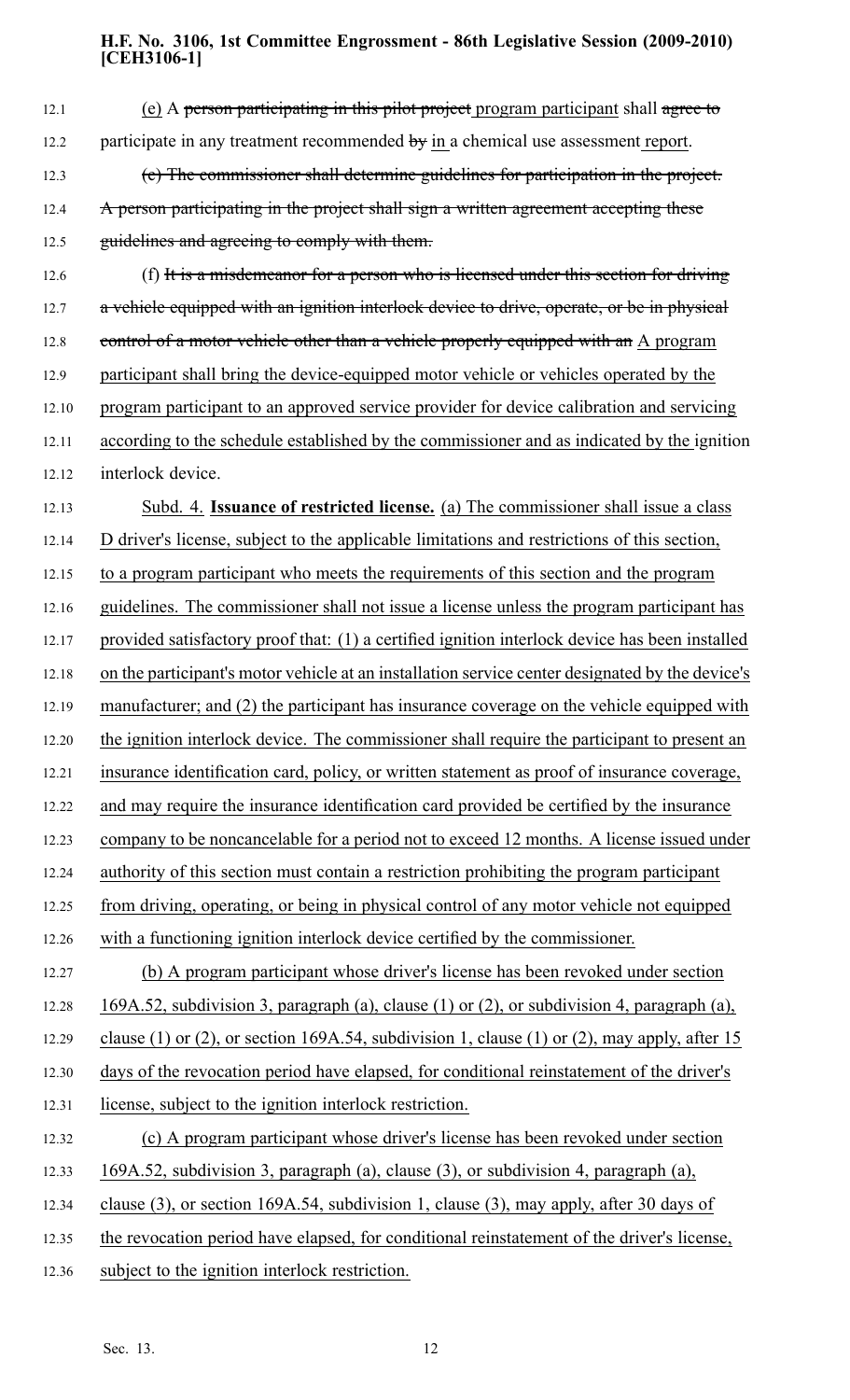| 13.1  | (d) A program participant whose driver's license has been revoked, canceled, or                      |
|-------|------------------------------------------------------------------------------------------------------|
| 13.2  | denied under section 169A.52, subdivision 3, paragraph (a), clause $(4)$ , $(5)$ , or $(6)$ , or     |
| 13.3  | subdivision 4, paragraph (a), clause (4), (5), or (6), or section $169A.54$ , subdivision 1,         |
| 13.4  | clause $(4)$ , $(5)$ , or $(6)$ , may apply for a limited license, subject to the ignition interlock |
| 13.5  | restriction, if the program participant is enrolled in a licensed chemical dependency                |
| 13.6  | treatment or rehabilitation program as recommended in a chemical use assessment, and                 |
| 13.7  | if the participant meets the waiting period and other applicable requirements of section             |
| 13.8  | 171.30. After completing a licensed chemical dependency treatment or rehabilitation                  |
| 13.9  | program and one year of limited license use without violating the ignition interlock                 |
| 13.10 | restriction, the conditions of limited license use, or program guidelines, the participant           |
| 13.11 | may apply for conditional reinstatement of the driver's license, subject to the ignition             |
| 13.12 | interlock restriction. If the program participant's ignition interlock device subsequently           |
| 13.13 | registers a positive breath alcohol concentration of 0.02 or higher, the commissioner shall          |
| 13.14 | cancel the driver's license, and the program participant may apply for another limited               |
| 13.15 | license according to this paragraph, except that no waiting period shall apply.                      |
| 13.16 | (e) Notwithstanding any statute or rule to the contrary, the commissioner has                        |
| 13.17 | authority to determine when a program participant is eligible for restoration of full driving        |
| 13.18 | privileges, except that the commissioner shall not reinstate full driving privileges until the       |
| 13.19 | program participant has met all applicable prerequisites for reinstatement under section             |
| 13.20 | 169A.55 and until the program participant's device has registered no positive breath                 |
| 13.21 | alcohol concentrations of 0.02 or higher during the preceding 90 days.                               |
| 13.22 | Subd. 5. Penalties; program violations. (a) If a program participant tampers                         |
| 13.23 | with, circumvents, or bypasses a device; drives, operates, or exercises physical control             |
| 13.24 | over a motor vehicle not equipped with a device certified by the commissioner; violates a            |
| 13.25 | condition of a limited license issued under subdivision 4 and section 171.30; or violates            |
| 13.26 | the program guidelines of subdivision 2, the commissioner shall extend the person's                  |
| 13.27 | revocation period under section 169A.52 or 169A.54 by:                                               |
| 13.28 | $(1)$ 180 days for a first violation;                                                                |
| 13.29 | (2) one year for a second violation; or                                                              |
| 13.30 | (3) 545 days for a third and each subsequent violation.                                              |
| 13.31 | (b) Notwithstanding paragraph (a), the commissioner may terminate participation                      |
| 13.32 | in the program by any person when, in the commissioner's judgment, termination is                    |
| 13.33 | necessary to the interests of public safety and welfare. In the event of termination, the            |
| 13.34 | commissioner shall not reduce the applicable revocation period under section 169A.52 or              |
| 13.35 | 169A.54 by the amount of time during which the person possessed a limited or restricted              |
| 13.36 | driver's license issued under the authority of subdivision 4.                                        |
|       |                                                                                                      |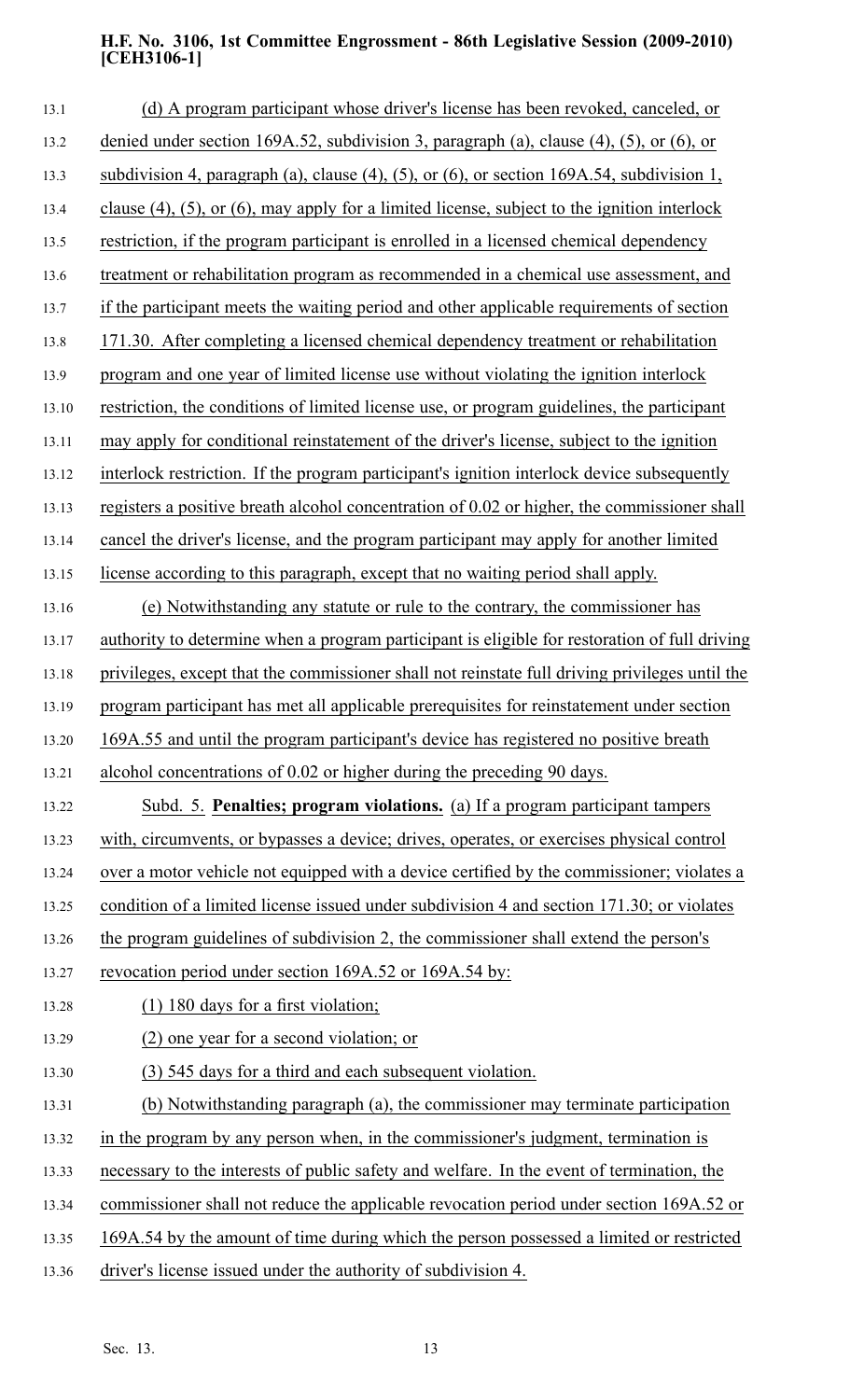| Subd. 6. Penalties; tampering. (a) A person who knowingly lends, rents, or leases            |
|----------------------------------------------------------------------------------------------|
| a motor vehicle that is not equipped with a functioning ignition interlock device certified  |
| by the commissioner to a person with a license issued under this section is guilty of a      |
| misdemeanor if the person lending, renting, or leasing the vehicle knows of the ignition     |
| interlock restriction.                                                                       |
| (b) A person who tampers with, circumvents, or bypasses the ignition interlock               |
| device, or assists another to tamper with, circumvent, or bypass the device, is guilty of a  |
| misdemeanor.                                                                                 |
| (c) The penalties of this subdivision do not apply if the action was taken for               |
| emergency purposes or for mechanical repair, and the person limited to the use of an         |
| ignition interlock device does not operate the motor vehicle while the device is disengaged. |
| Subd. 7. Positive breath alcohol concentration raised. Beginning January 1,                  |
| 2013, the reference to breath alcohol concentration of 0.02 in subdivision 1, paragraph (b). |
| and subdivision 4, paragraphs (d) and (e), shall be increased to $0.05$ .                    |
| Subd. 8. Rulemaking. In establishing the performance standards and certification             |
| process of subdivision 2 and the program guidelines of subdivision 3, the commissioner       |
| is exempt from chapter 14, including section 14.386. If rules are otherwise necessary to     |
| implement this section, the commissioner may adopt, amend, and repeal rules using the        |
| exempt procedures of section 14.386, except that paragraph (b) shall not apply.              |
| <b>EFFECTIVE DATE.</b> Subdivisions 1 to 7 are effective July 1, 2011. Subdivision 8         |
| is effective August 1, 2010.                                                                 |
|                                                                                              |
|                                                                                              |

14.22 Sec. 14. Minnesota Statutes 2008, section 609.131, subdivision 2, is amended to read: 14.23 Subd. 2. **Certain violations excepted.** Subdivision 1 does not apply to <sup>a</sup> 14.24 misdemeanor violation of section 169A.20; 171.09, subdivision 1, paragraph (e); 171.306, 14.25 subdivision 6; 609.224; 609.2242; 609.226; 609.324, subdivision 3; 609.52; or 617.23, 14.26 or an ordinance that conforms in substantial par<sup>t</sup> to any of those sections. A violation 14.27 described in this subdivision must be treated as <sup>a</sup> misdemeanor unless the defendant 14.28 consents to the certification of the violation as <sup>a</sup> petty misdemeanor.

14.29 **EFFECTIVE DATE.** This section is effective July 1, 2011.

14.30 Sec. 15. **RULEMAKING.**

14.31 The commissioner may adopt, amend, or repeal rules as needed to administer

- 14.32 Minnesota Statutes, section 169A.55, subdivision 4, paragraph (a), using the exemp<sup>t</sup>
- 14.33 procedures of Minnesota Statutes, section 14.386, excep<sup>t</sup> that paragraph (b) shall not apply.